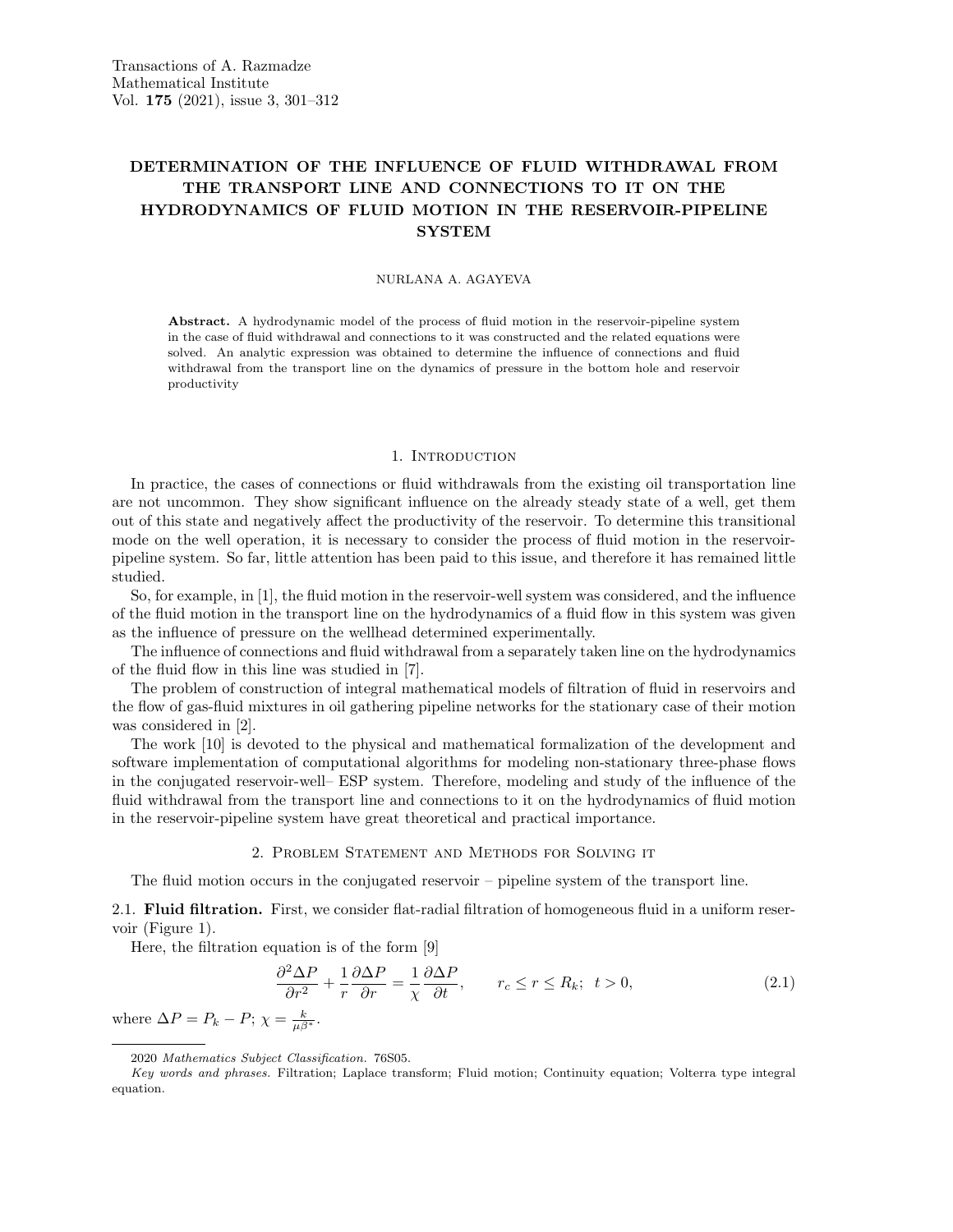The initial and boundary conditions

$$
\Delta P|_{r=R_k} = 0, \qquad t > 0,\tag{2.2}
$$

$$
\Delta P|_{r=r_c} = P_k - P_c(t), \qquad t > 0. \tag{2.3}
$$

The solution of equation (2.1) for the boundary condition has the form [9]

$$
\Delta P = \frac{\ln\left(\frac{R_k}{r}\right)}{\ln\left(\frac{R_k}{r_c}\right)} \Delta P_{cy} - \pi \Delta P_{c_1} \sum_{\nu=1}^{\infty} \frac{J_0\left(x_{\nu} \frac{R_k}{r_c}\right) J_0\left(x_{\nu}\right)}{J_0^2\left(x_{\nu} \frac{R_k}{r_c}\right) - J_0^2\left(x_{\nu}\right)} \left[J_0\left(x_{\nu} \frac{r}{r_c}\right) Y_0\left(x_{\nu} \frac{R_k}{r_c}\right) - Y_0\left(x_{\nu} \frac{r}{r_c}\right) J_0\left(x_{\nu} \frac{R_k}{r_c}\right)\right] \exp\left(-\frac{x_{\nu}^2 \chi t}{r_c^2}\right).
$$
\n
$$
\Delta P = P(0) \quad P \quad \Delta P = P(0)
$$
\n(2.5)

$$
\Delta P_{c_1} = P_c(0) - P_{c_1}, \qquad \Delta P_{cy} = P_k - P_c(0), \tag{2.5}
$$

where  $P_{c_1}$  is the fixed pressure in the bottom hole after its change. Then from formula (2.5), allowing for the expression (2.4), we get

$$
\Delta P_0 = \frac{\ln\left(\frac{R_k}{r}\right)}{\ln\left(\frac{R_k}{r_c}\right)} \frac{\Delta P_{cy}}{\Delta P_{c_1}} - \pi \sum_{\nu=1}^{\infty} A(x_{\nu}) U\left(x_{\nu} \frac{r}{r_c}\right) \exp\left(-\frac{x_{\nu}^2 \chi t}{r_c^2}\right).
$$
\n
$$
\Delta P_0 = \frac{\Delta P}{\Delta P_{c_1}},
$$
\n(2.6)

where  $x_{\nu}$  are the roots of the transcendental equation

$$
Y_0(x_\nu) J_0\left(x_\nu \frac{R_k}{r_c}\right) - J_0(x_\nu) Y_0\left(x_\nu \frac{R_k}{r_c}\right) = 0,
$$
  

$$
A\left(x_\nu \frac{R_k}{r_c}\right) = \frac{J_0\left(x_\nu \frac{R_k}{r_c}\right) J_0(x_\nu)}{J_0^2\left(x_\nu \frac{R_k}{r_c}\right) - J_0^2(x_\nu)},
$$
(2.7)

$$
U\left(x_{\nu}\frac{r}{r_c}\right) = \left[J_0\left(x_{\nu}\frac{r}{r_c}\right)Y_0\left(x_{\nu}\frac{R_k}{r_c}\right) - Y_0\left(x_{\nu}\frac{r}{r_c}\right)J_0\left(x_{\nu}\frac{R_k}{r_c}\right)\right].\tag{2.8}
$$

The solution of equation (2.1) under the boundary condition (2.3) may be implemented by the method of the Duhamel integral [11]

$$
\Delta P(r,t) = f(0)P_0(t) + \int_0^t \dot{f}(\tau)\Delta P_0[r; (t-\tau)]d\tau,
$$
\n(2.9)

$$
f(t) = P_k - P_c(t).
$$
 (2.10)

Then from expression  $(2.9)$ , allowing for formulas  $(2.6)$  and  $(2.10)$ , we get

$$
\Delta P(r,t) = (P_k - P_c(0)) \left( \frac{\ln\left(\frac{R_k}{r}\right)}{\ln\left(\frac{R_k}{r_c}\right)} \frac{\Delta P_{cy}}{\Delta P_{c_1}} - \pi \sum_{\nu=1}^{\infty} A(x_{\nu}) U\left(x_{\nu} \frac{r}{r_c}\right) \exp\left(-\frac{x_{\nu}^2 \chi t}{r_c^2}\right) \right)
$$

$$
- \int_0^t \dot{P}_c(\tau) \pi \sum_{\nu=1}^{\infty} \left( \frac{\ln\left(\frac{R_k}{r}\right)}{\ln\left(\frac{R_k}{r_c}\right)} \frac{\Delta P_{cy}}{\Delta P_{c_1}} - \pi \sum_{\nu=1}^{\infty} A(x_{\nu}) U\left(x_{\nu} \frac{r}{r_c}\right) \right) \exp\left(-\frac{x_{\nu}^2 \chi(t-\tau)}{r_c^2}\right) d\tau. \tag{2.11}
$$

The fluid rate at the moment t through the lateral surface of the well of radius  $r_c$  is determined by the formula

$$
Q|_{r=r_c} = -2\pi r_c h \frac{k}{\mu} \left. \frac{\partial \Delta P}{\partial r} \right|_{r=r_c}.
$$
\n(2.12)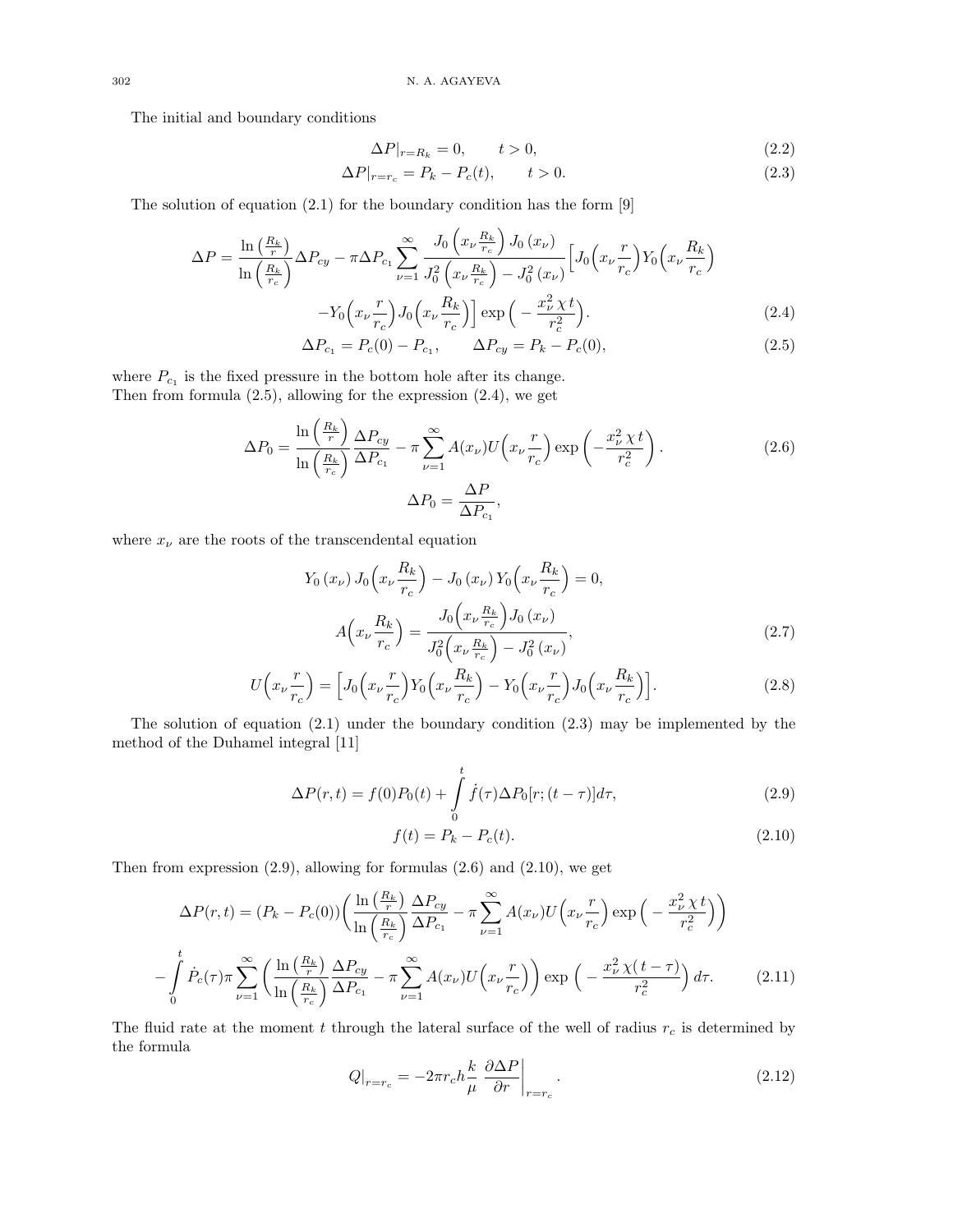Substituting expression  $(2.11)$  in formula  $(2.12)$ , we get

$$
Q|_{r=r_c} = 2\pi h \frac{k}{\mu} (P_k - P_c(0)) \left( \frac{1}{\ln\left(\frac{R_k}{r_c}\right)} \frac{\Delta P_{cy}}{\Delta P_{c_1}} - 2B(x_\nu) \exp(-b_\nu t) \right)
$$

$$
-2\pi h \frac{k}{\mu} \int_0^t \dot{P}_c(\tau) \left( \frac{1}{\ln\left(\frac{R_k}{r_c}\right)} \frac{\Delta P_{cy}}{\Delta P_{c_1}} - 2B(x_\nu) \exp(-b_\nu t) \right) d\tau,
$$
(2.13)

where

$$
B(x_{\nu}) = \frac{J_0^2 \left(x_{\nu} \frac{R_k}{r_c}\right)}{J_0^2 \left(x_{\nu}\right) - J_0^2 \left(x_{\nu} \frac{R_k}{r_c}\right)}, \quad b_{\nu} = \left(\frac{x_{\nu}^2 \chi}{r_c^2}\right). \tag{2.14}
$$

Applying the Laplace transform, with regard to the convolution theorem, from expression (2.13), we get

$$
\bar{Q}|_{r=r_c} = 2\pi h \frac{k}{\mu} (P_k - P_c(0)) \frac{1}{\ln\left(\frac{R_k}{r_c}\right)} \frac{\Delta P_{cy}}{\Delta P_{c_1}} \frac{1}{s} - 4\pi h \frac{k}{\mu} B(x_\nu) \frac{(P_k - P_c(0))}{s + b_\nu}
$$

$$
-2\pi h \frac{k}{\mu} \frac{1}{\ln\left(\frac{R_k}{r_c}\right)} \frac{\Delta P_{cy}}{\Delta P_{c_1}} \left(\bar{P}_c - \frac{P_c(0)}{s}\right) + 4\pi h \frac{k}{\mu} B(x_\nu) \left(\frac{s\bar{P}_c}{s + b_\nu} - \frac{P_c(0)}{s + b_\nu}\right). \tag{2.15}
$$

2.2. The motion of fluid through a lifting pipes column. We now consider the fluid motion in the lifting pipes column. Accepting fluid as capillary compressible homogeneous for the equation of fluid motion in the pipe and the continuity equation, we have  $[4, 6, 8]$ 

$$
-\frac{\partial P}{\partial x} = \frac{\partial Q_1}{\partial t} + 2aQ_1,
$$
  

$$
-\frac{1}{c^2}\frac{\partial P}{\partial t} = \frac{\partial Q_1}{\partial x},
$$
\n(2.16)

where  $c^2 = \frac{\partial P}{\partial \rho}$ ; c is a speed of sound in the fluid,  $Q_1 = \rho u$  is mass fluid flow rate per unit area of pipe,  $\rho$  is fluid density, u is fluid flow rate averaged in the cross-section of the pipe, a is a drag coefficient per unit area of its cross-section.

Differentiating both sides of the first equation at time  $t$  and the second equation with respect to the equation with respect to  $x$  and subtracting them term by term, we get

$$
\frac{\partial^2 Q_1}{\partial t^2} = c^2 \frac{\partial^2 Q_1}{\partial x^2} - 2a \frac{\partial Q_1}{\partial t}.
$$
\n(2.17)

Expression (2.17) can be represented as

$$
\frac{\partial^2 u}{\partial t^2} = c^2 \frac{\partial^2 u}{\partial x^2} - 2a \frac{\partial u}{\partial t}.
$$
\n(2.18)

We consider the fluid motion in the pipe as the sum of two motions: the transportable motion of a fluid column  $u_e$  and the relative motion of the cross sections of a fluid column  $u_r$  from its compressibility

$$
u = u_e + u_r,\tag{2.19}
$$

Substituting expressions  $(2.19)$  in equation  $(2.18)$ , by virtue of its linearity, we get

$$
\frac{d^2u_e}{dt^2} + 2a\frac{du_e}{dt} = \frac{\dot{P}_c - \dot{P}_y}{l\rho},
$$
\n(2.20)

$$
\frac{\partial^2 u_r}{\partial t^2} = c^2 \frac{\partial^2 u_r}{\partial x^2} - 2a \frac{\partial u_r}{\partial t} + \frac{\dot{P}_y - \dot{P}_c}{l\rho}.
$$
\n(2.21)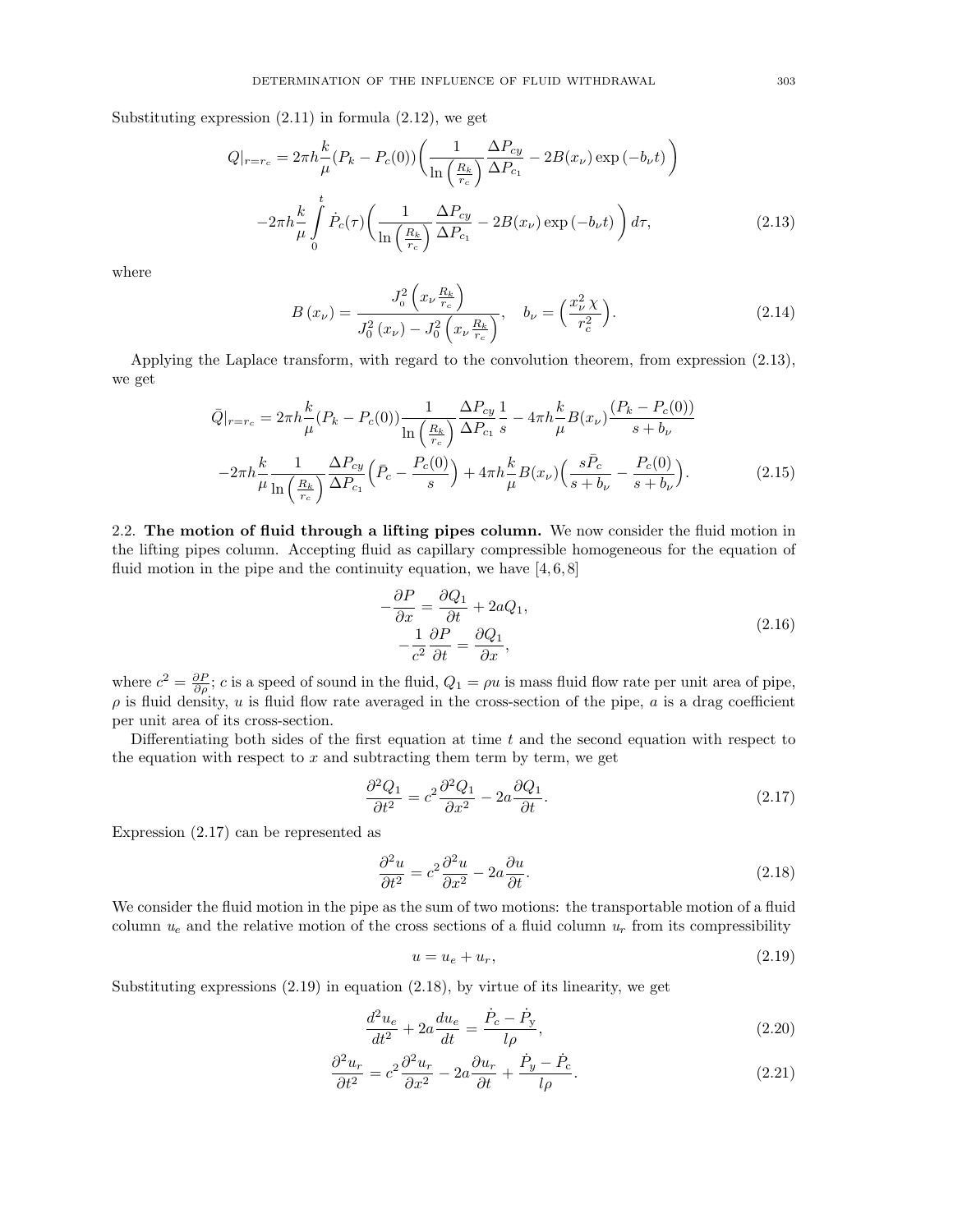The initial and boundary conditions are represented as follows:

$$
u_e|_{t=0} = \frac{G_0}{f}, \qquad 0 < x < l,\tag{2.22}
$$

$$
\left. \frac{du_e}{dt} \right|_{t=0} = 0, \qquad 0 < x < l,\tag{2.23}
$$
\n
$$
u_r|_{t=0} = 0, \qquad 0 < x < l,\tag{2.24}
$$

$$
\left. \frac{\partial u_r}{\partial t} \right|_{t=0} = 0, \qquad 0 < x < l,\tag{2.25}
$$

$$
\left. \frac{\partial u_r}{\partial x} \right|_{x=l} = 0, \qquad t > 0,
$$
\n(2.26)

$$
u_r|_{x=0} = 0, \t t > 0,
$$
\n(2.27)

$$
fu|_{x=0} = -\frac{2\pi k}{\mu}r_c h \frac{\partial \Delta P}{\partial r}|_{r=r_c}, \qquad t > 0.
$$
 (2.28)

Applying the Laplace transform and taking into account convolution theorems, allowing for the initial conditions  $(2.22)$  and  $(2.23)$ , from equation  $(2.20)$ , we get

$$
u_e(t) = \frac{G_0}{f} + \frac{1}{l\rho} \int_0^t P_c(\tau) e^{-2a(t-\tau)} d\tau - \frac{1}{l\rho} \int_0^t P_y(\tau) e^{-2a(t-\tau)} d\tau + \frac{P_y(0) - P_{c1}(0)}{l\rho} \Big(\frac{1}{2a} - \frac{1}{2a} e^{-2at}\Big).
$$
 (2.29)

Allowing for the initial and boundary conditions (2.24) and (2.27), we look for a solution of equation (2.21) in the form

$$
u_r = \sum_{i=1}^{n} \varphi_i(t) \left( 1 - \cos \frac{i\pi x}{l} \right),\tag{2.30}
$$

where  $\varphi_i(t)$  is an unknown function depending on time t and l is the length of the pipe. Substituting expression (2.30) in equation (2.21), multiplying both sides of the obtained expression by  $(1 - \cos \frac{i\pi x}{l})$ and integrating it from  $0$  to  $l$ , we get the following equation:

$$
\ddot{\varphi}_{i}(t) + 2a\dot{\varphi}_{i}(t) + \frac{c^{2}\pi^{2}i^{2}}{3l^{2}}\varphi_{i}(t) - \frac{2}{3\rho l}P_{y}(t) + \frac{2}{3\rho l}P_{c}(t) = 0.
$$
\n(2.31)

Applying the Laplace transform, convolution and conversion theorems with regard to the initial conditions  $(2.24)$  and  $(2.25)$ , from equation  $(2.31)$ , we get

$$
\varphi_{i} = -\frac{2a_{11}}{3l\rho b_{11}} \left[ \int_{0}^{t} P_{y}(\tau) e^{-a_{11}(t-\tau)} \sin(b_{11}(t-\tau)) d\tau \right]
$$

$$
-\int_{0}^{t} P_{c}(\tau) e^{-a_{11}(t-\tau)} \sin(b_{11}(t-\tau)) d\tau \right] + \frac{2}{3l\rho} \left[ \int_{0}^{t} P_{y}(\tau) e^{-a_{11}(t-\tau)} \cos(b_{11}(t-\tau)) d\tau \right]
$$

$$
-\int_{0}^{t} P_{c}(\tau) e^{-a_{11}(t-\tau)} \cos(b_{11}(t-\tau)) d\tau \right] + \frac{2(P_{c}(0) - P_{y}(0))}{3l\rho} \left( \frac{e^{-a_{11}t} \sin(b_{11}t)}{b_{11}} \right), \tag{2.32}
$$

where  $a_{11}$  and  $b_{11}$  are real and imaginary parts of the root of the equation

$$
s^2 + 2as + \frac{c^2 \pi^2 i^2}{l^2} = 0.
$$
\n(2.33)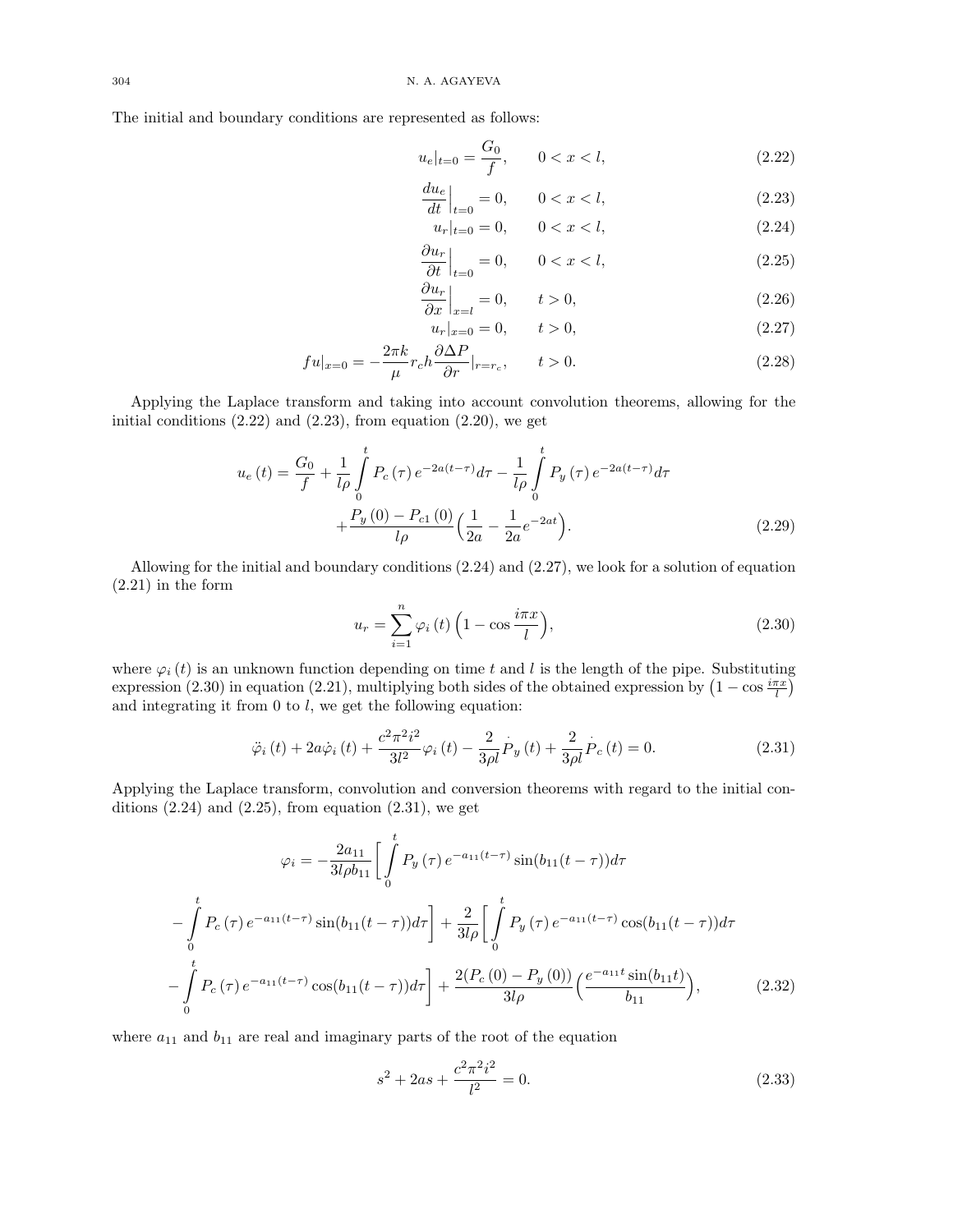Substituting expression (2.32) in formula (2.30), we get

$$
u_r = \sum_{i=1}^n \left( -\frac{2a_{11}}{3l\rho b_{11}} \left[ \int_0^t P_y(\tau) e^{-a_{11}(t-\tau)} \sin(b_{11}(t-\tau)) d\tau \right] \right. \\
\left. - \int_0^t P_c(\tau) e^{-a_{11}(t-\tau)} \sin(b_{11}(t-\tau)) d\tau \right] + \frac{2}{3l\rho} \left[ \int_0^t P_y(\tau) e^{-a_{11}(t-\tau)} \cos(b_{11}(t-\tau)) d\tau \right. \\
\left. - \int_0^t P_c(\tau) e^{-a_{11}(t-\tau)} \cos(b_{11}(t-\tau)) d\tau \right] \\
+ \frac{2(P_c(0) - P_y(0))}{3l\rho} \left( \frac{e^{-a_{11}t} \sin(b_{11}t)}{b_{11}} \right) \left( 1 - \cos \frac{i\pi x}{l} \right). \tag{2.34}
$$

The fluid flow rate

$$
Q_1 = fu = f(u_e + u_r). \t\t(2.35)
$$

Substituting expressions  $(2.29)$  and  $(2.34)$  in formula  $(2.35)$ , we get the fluid flow rate in the vertical pipe,

$$
Q_{1} = f\left(\frac{G_{0}}{f} + \frac{1}{l\rho}\int_{0}^{t} P_{c}(\tau) e^{-2a(t-\tau)} d\tau - \frac{1}{l\rho}\int_{0}^{t} P_{y}(\tau) e^{-2a(t-\tau)} d\tau + \frac{P_{y}(0) - P_{c}(0)}{l\rho}\left(\frac{1}{2a} - \frac{1}{2a}e^{-2at}\right) + \sum_{i=1}^{n} \left(-\frac{2a_{11}}{3l\rho b_{11}} \left[ \int_{0}^{t} P_{y}(\tau) e^{-a_{11}(t-\tau)} \sin(b_{11}(t-\tau)) d\tau - \int_{0}^{t} P_{c}(\tau) e^{-a_{11}(t-\tau)} \sin(b_{11}(t-\tau)) d\tau \right] + \frac{2}{3l\rho} \left[ \int_{0}^{t} P_{y}(\tau) e^{-a_{11}(t-\tau)} \cos(b_{11}(t-\tau)) d\tau - \int_{0}^{t} P_{c}(\tau) e^{-a_{11}(t-\tau)} \cos(b_{11}(t-\tau)) d\tau \right] + \frac{2(P_{c}(0) - P_{y}(0))}{3l\rho} \left(\frac{e^{-a_{11}t} \sin(b_{11}t)}{b_{11}}\right) \left(1 - \cos\frac{i\pi x}{l}\right) \right). \tag{2.36}
$$

Applying the Laplace transform, from expression (2.36), we get

$$
\overline{Q}_1 = f \left[ \frac{G_0}{fs} + \frac{1}{\rho l} \frac{\overline{P}_c}{s + 2a} - \frac{1}{\rho l} \frac{\overline{P}_y}{s + 2a} + \frac{1}{2al} \frac{(P_y(0) - P_c(0))}{\rho s} - \frac{1}{2al} \frac{(P_y(0) - P_c(0))}{\rho(s + 2a)} + \sum_{i=1}^n \left( 1 - \cos \frac{i\pi x}{l} \right) \left( \frac{-2a_{11}}{3l\rho} \frac{\overline{P}_y}{(s + a_{11})^2 + b_{11}^2} + \frac{2}{3l\rho} \frac{\overline{P}_y(s + a_{11})}{(s + a_{11})^2 + b_{11}^2} - \frac{2}{3l\rho} \frac{\overline{P}_c(s + a_{11})}{(s + a_{11})^2 + b_{11}^2} + \frac{2a_{11}}{3l\rho} \frac{\overline{P}_c}{(s + a_{11})^2 + b_{11}^2} + \frac{1}{3l\rho} \frac{(P_c(0) - P_y(0))}{(s + a_{11})^2 + b_{11}^2} \right].
$$
\n(2.37)

Based on the continuity condition (2.28),

$$
Q|_{r=r_c} = Q_1|_{x=0}.
$$
\n(2.38)

Substituting expressions (2.15) and (2.37) in formula (2.38) with regard to only one term of the series in the first approximation, we get the following Volterra type integral equation from which we determine  $P_c(t)$ ,

$$
2\pi h \frac{k}{\mu} (P_k - P_c(0)) \frac{1}{\ln\left(\frac{R_k}{r_c}\right)} \frac{\Delta P_{cy}}{\Delta P_{c_1}} \frac{1}{s} - 4\pi h \frac{k}{\mu} B(x_\nu) \frac{(P_k - P_c(0))}{s + b_\nu}
$$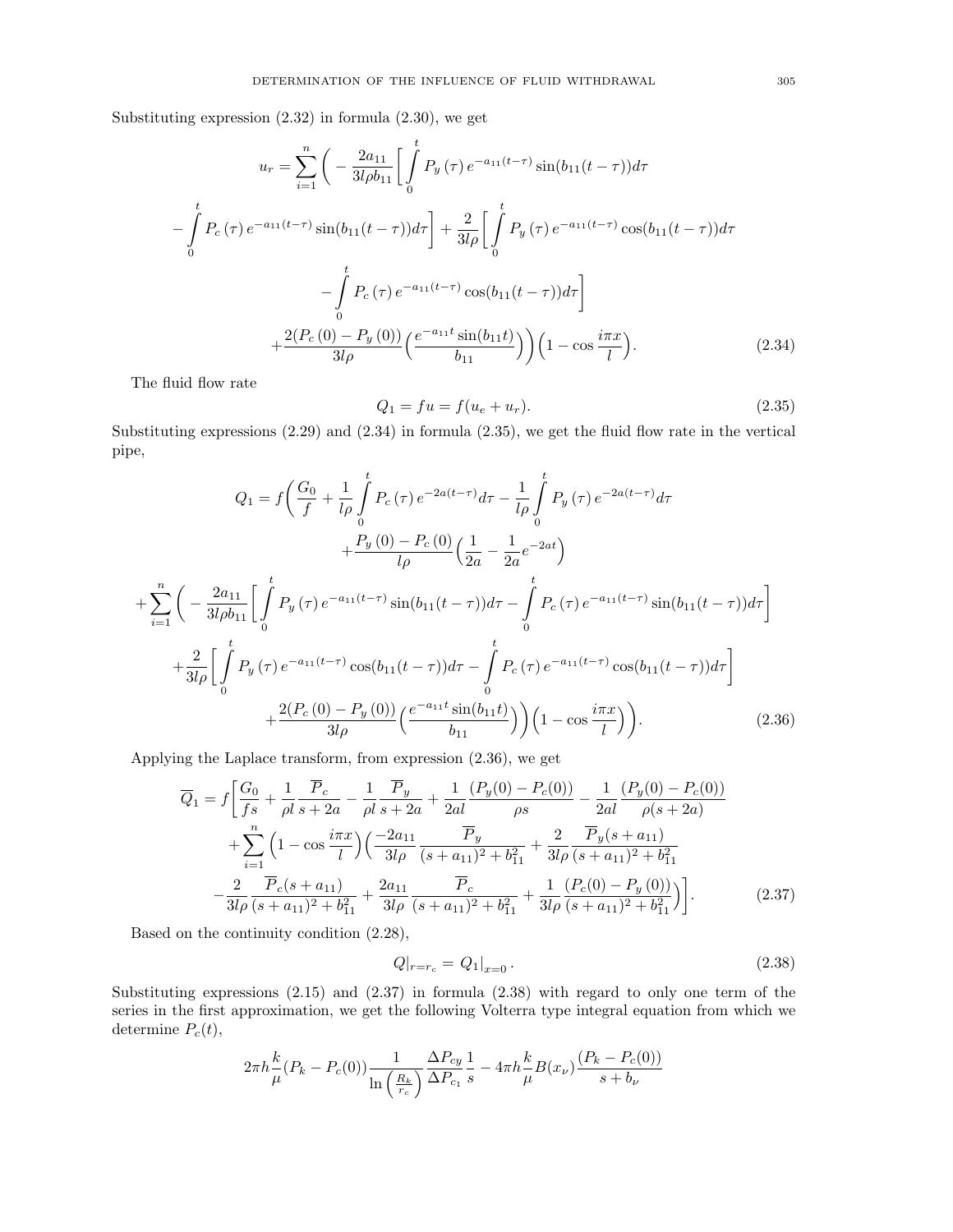$306$   $\,$  N. A. AGAYEVA

$$
-2\pi h \frac{k}{\mu} \frac{1}{\ln\left(\frac{R_k}{r_c}\right)} \frac{\Delta P_{cy}}{\Delta P_{c_1}} \left(\bar{P}_c - \frac{P_c(0)}{s}\right) + 4\pi h \frac{k}{\mu} B(x_\nu) \left(\frac{s\bar{P}_c}{s+b_\nu} - \frac{P_c(0)}{s+b_\nu}\right)
$$

$$
= f \left[\frac{G_0}{fs} + \frac{1}{\rho l} \frac{\bar{P}_c}{s+2a} - \frac{1}{\rho l} \frac{\bar{P}_y}{s+2a} + \frac{1}{2al} \frac{(P_y(0) - P_c(0))}{\rho s} - \frac{1}{2al} \frac{(P_y(0) - P_c(0))}{\rho(s+2a)} + \sum_{i=1}^n \left(1 - \cos\frac{i\pi x}{l}\right) \left(\frac{-2a_{11}}{3l\rho} \frac{\bar{P}_y}{(s+a_{11})^2 + b_{11}^2} + \frac{2}{3l\rho} \frac{\bar{P}_y(s+a_{11})}{(s+a_{11})^2 + b_{11}^2}\right)
$$

$$
- \frac{2}{3l\rho} \frac{\bar{P}_c(s+a_{11})}{(s+a_{11})^2 + b_{11}^2} + \frac{2a_{11}}{3l\rho} \frac{\bar{P}_c}{(s+a_{11})^2 + b_{11}^2} + \frac{1}{3l\rho} \frac{(P_c(0) - P_y(0))}{(s+a_{11})^2 + b_{11}^2}\right].
$$
(2.39)

Applying the Laplace transform and taking into account the conversion and convolution theorems  $[3, 5]$ , from equation  $(2.39)$ , we have

$$
P_c(t) = \frac{1}{A_3 \eta_1 \eta_2 (\eta_1 - \eta_2)} \left( \rho l G_0 (2b_\nu a (\eta_1 - \eta_2) + e^{\eta_1 t} \eta_2 (\eta_1 + b_\nu) (\eta_1 + 2a) \right)
$$

$$
-e^{\eta_2 t} \eta_1 (\eta_2 + b_\nu) (\eta_2 + 2a)) \right) - \frac{f}{A_3(\eta_1 - \eta_2)} \left( \int_0^t P_y(\tau) e^{\eta_1 (t - \tau)} d\tau (\eta_1 + b_\nu) \right)
$$

$$
\int_0^t P_y(\tau) e^{\eta_2 (t - \tau)} d\tau (\eta_2 + b_\nu) + \frac{f P_y(0)}{2aA_3} \frac{1}{\eta_1 \eta_2 (\eta_1 - \eta_2)} (2b_\nu a (\eta_1 - \eta_2) + e^{\eta_1 t} \eta_2 (\eta_1 + b_\nu) (\eta_1 + 2a)
$$

$$
-e^{\eta_2 t} \eta_1(\eta_2 + b_\nu)(\eta_2 + 2a)) - \frac{f P_c(0)}{2aA_3} \frac{1}{\eta_1 \eta_2(\eta_1 - \eta_2)} (2b_\nu a(\eta_1 - \eta_2) + e^{\eta_1 t} \eta_2(\eta_1 + b_\nu)(\eta_1 + 2a)
$$
  

$$
-e^{\eta_2 t} \eta_1(\eta_2 + b_\nu)(\eta_2 + 2a)) - \frac{f P_y(0)}{2aA_3} \frac{1}{(\eta_1 - \eta_2)} (-e^{\eta_1 t}(\eta_1 + b_\nu) - e^{\eta_2 t}(\eta_2 + b_\nu))
$$
  

$$
+ \frac{f P_c(0)}{2aA_3} \frac{1}{(\eta_1 - \eta_2)} (-e^{\eta_1 t}(\eta_1 + b_\nu) - e^{\eta_2 t}(\eta_2 + b_\nu))
$$
  

$$
- \frac{A_2 \rho l P_k}{A_3} \frac{1}{\eta_1 \eta_2(\eta_1 - \eta_2)} (2b_\nu a(\eta_1 - \eta_2) + e^{\eta_1 t} \eta_2(\eta_1 + b_\nu)(\eta_1 + 2a)
$$
  

$$
-e^{\eta_2 t} \eta_1(\eta_2 + b_\nu)(\eta_2 + 2a)) + \frac{A_1 \rho l P_k}{A_3} \frac{1}{(\eta_1 - \eta_2)} (e^{\eta_1 t}(\eta_1 + 2a) - e^{\eta_2 t}(\eta_2 + 2a)), \qquad (2.40)
$$

where  $A_1 = \frac{4\pi k h B(x_\nu)}{\mu}$ ,  $A_2 = \frac{2\pi k h}{\mu \ln\left(\frac{R_k}{r_c}\right)} \frac{\Delta P_{cy}}{\Delta P_{c1}}$  $\frac{\Delta P_{cy}}{\Delta P_{c1}}$ ,  $A_3 = \rho l (A_1 - A_2)$ ,  $A_4 = \rho l (2aA_1 - 2aA_2 - A_2b_\nu) - f$ ,  $A_5 = 2aA_2 \rho l b_\nu + b_\nu f$ ,

 $\eta_1, \eta_2$  are the roots of the equation  $s^2 + \frac{A_4}{A_3}s + \frac{A_5}{A_3} = 0$ .

2.3. The fluid motion in a trunk pipeline. Let at some moment of time, a pipeline with flow G be connected to the trunk oil line and fluid with flow  $G_1$  be withdrawn. Then the fluid motion in the trunk pipeline has the form

$$
\frac{\partial^2 P}{\partial t^2} = c^2 \frac{\partial^2 P}{\partial x^2} - 2a_1 \frac{\partial P}{\partial t} - \frac{2a_1 c^2 G}{f_1} \delta(x_1 - l_2) + \frac{2a_1 c^2 G_1}{f_1} \delta(x_1 - l_3),\tag{2.41}
$$

where G and  $G_1$  are the mass flow rates in the inlet and outlet pipes, respectively,  $l_2$ ,  $l_3$  are the distances from the wellhead to the inlet and outlet pipes to the trunk line.

The initial and boundary conditions

$$
\frac{\partial P}{\partial t}\Big|_{t=0} = -c^2 \frac{G}{f_1} \delta(x_1 - l_2) + \frac{c^2 G_1}{f_1} \delta(x_1 - l_3), \quad 0 \le x \le l,
$$
\n(2.42)

$$
P(x,0)|_{t=0} = P_y(0) - 2a_1 Q_{20} x_1, \qquad 0 \le x \le l,\tag{2.43}
$$

$$
P|_{x_1=0} = P_y(t), \qquad t > 0,
$$
\n(2.44)

−

0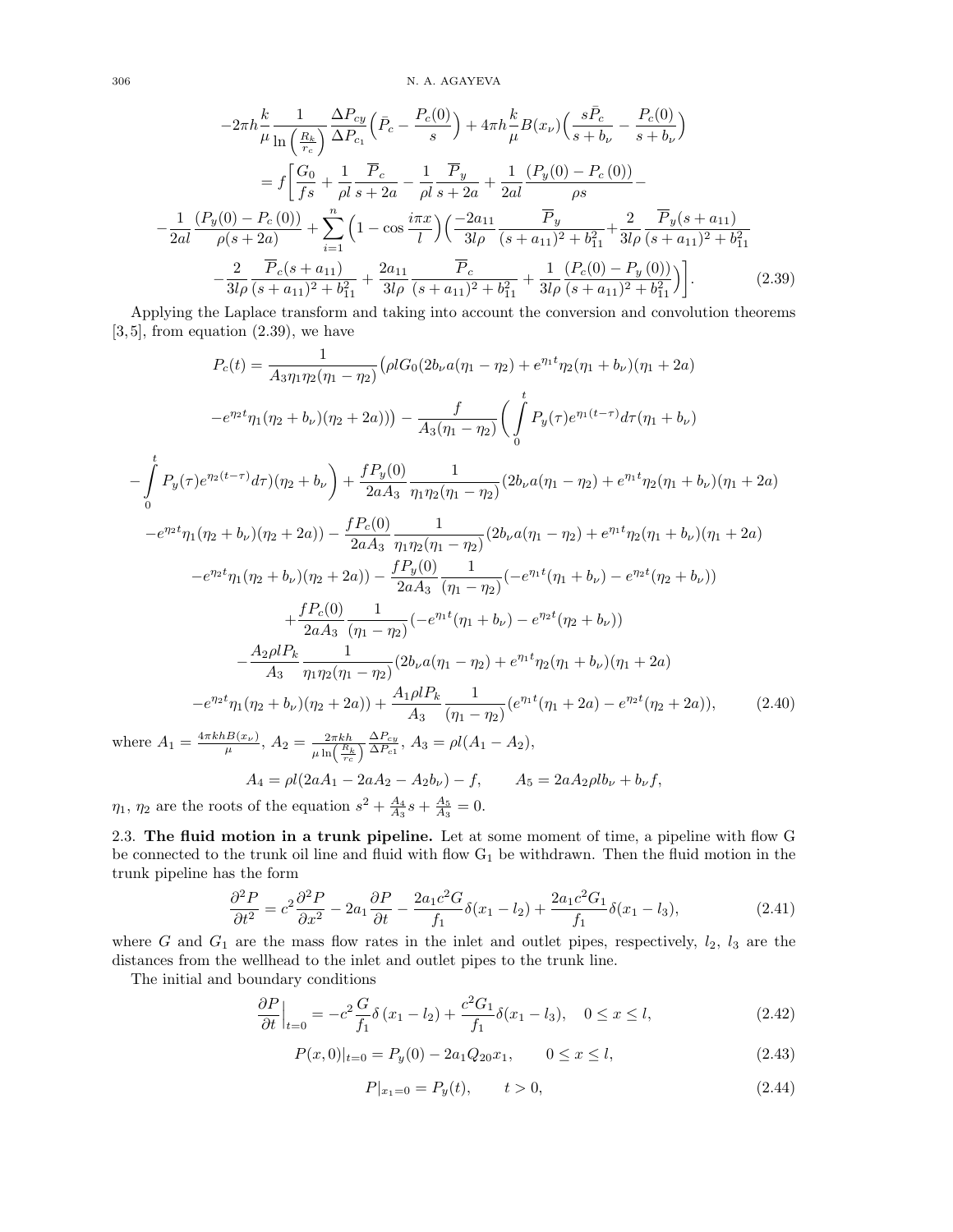$$
P|_{x_1=l_1} = P_2 = \text{const}, \qquad t > 0. \tag{2.45}
$$

Allowing for conditions  $(2.44)$  and  $(2.45)$ , we look for a solution of equation  $(2.41)$  in the form:

$$
P = P_y(t) - \frac{P_y(t) - P_2}{l_1}x + \sum_{i=1}^{n} \varphi_{1i}(t) \left(\sin \frac{i\pi x_1}{l_1}\right),\tag{2.46}
$$

where  $\varphi_{1i}(t)$  is an unknown function depending on time t and  $l_1$  is the length of the pipeline.

Substituting expression (2.46) in formula (2.41) with regard to the initial conditions (2.42), (2.43), in the case  $P_2 = \text{const}$ , we get

$$
Q_2|_{x_1=0} = Q_{20}e^{-2a_1t} + \frac{1}{l_1} \int_0^t P_y(\tau) \exp\left[-2a_1(t-\tau)\right] d\tau
$$

$$
-\sum_{i=1}^n \left(\frac{i\pi}{l_1}\right) \int_0^t \varphi_{1i}(\tau) \exp\left[-2a_1(t-\tau)\right] d\tau - \frac{P_2}{2a_1l_1} \left(1 - \exp\left(-2a_1t\right)\right),\tag{2.47}
$$

where

$$
\varphi_{1i} = \frac{\varphi_{2}(0)}{\xi_{1} - \xi_{2}} (\exp(\xi_{1}t)(2a_{1} + \xi_{1}) - \exp(\xi_{2}t)(2a_{1} + \xi_{2})) + \dot{\varphi}_{2}(0) \frac{\exp(\xi_{1}t) - \exp(\xi_{2}t)}{\xi_{1} - \xi_{2}} \n- \sum_{i=1}^{n} \frac{2}{\pi i} \Big( P_{y}(t) + \frac{\xi_{1}(2a_{1} + \xi_{1}) \int_{0}^{t} P_{y}(\tau) \exp(\xi_{1}(t - \tau)) d\tau}{\xi_{1} - \xi_{2}} \n- \frac{\xi_{2}(2a_{1} + \xi_{2}) \int_{0}^{t} P_{y}(\tau) \exp(\xi_{2}(t - \tau)) d\tau}{\xi_{1} - \xi_{2}} \Big) + \sum_{i=1}^{n} \frac{2P_{y}(0)}{\pi i(\xi_{1} - \xi_{2})} (\exp(\xi_{1}t)(2a_{1} + \xi_{1}) \n- \exp(\xi_{2}t)(2a_{1} + \xi_{2})) + \sum_{i=1}^{n} \frac{2\dot{P}_{y}(0)}{\pi i(\xi_{1} - \xi_{2})} (\exp(\xi_{1}t) - \exp(\xi_{2}t)) \n\frac{4a_{1}c^{2}}{l_{1}} \Big[ \frac{G_{1}}{f_{1}} \sin\left(\frac{\pi l_{3}i}{l_{1}}\right) - \frac{G}{f_{1}} \sin\left(\frac{\pi l_{2}i}{l_{1}}\right) \Big] \frac{\xi_{2}(\exp(\xi_{1}t) - 1) - \xi_{1}(\exp(\xi_{2}t) - 1)}{\xi_{1}\xi_{2}(\xi_{1} - \xi_{2})}, \qquad (2.48)
$$

 $\xi_1$  and  $\xi_2$  are the roots of the equation  $s^2 + 2a_1s + \frac{c^2\pi^2i^2}{l^2}$  $\frac{\pi^2 i^2}{l_1^2} = 0.$ 

From the continuity condition at the wellhead, allowing for expressions (2.36) and (2.47), we get

$$
f_{1}\left(Q_{20}e^{-2a_{1}t} + \frac{1}{l_{1}}\int_{0}^{t} P_{y}(\tau) \exp\left[-2a_{1}\left(t-\tau\right)\right] d\tau - \sum_{i=1}^{n} \left(\frac{i\pi}{l_{1}}\right) \int_{0}^{t} \varphi_{1i}(\tau) \exp\left[-2a_{1}\left(t-\tau\right)\right] d\tau -\frac{P_{2}}{2a_{1}l_{1}}\left(1 - \exp\left(-2a_{1}t\right)\right)\right) = f\left(\frac{G_{0}}{f} + \frac{1}{l\rho}\int_{0}^{t} P_{c}(\tau)e^{-2a(t-\tau)}d\tau -\frac{1}{l\rho}\int_{0}^{t} P_{y}(\tau)e^{-2a(t-\tau)}d\tau + \frac{P_{y}(0) - P_{c}(0)}{l\rho}\left(\frac{1}{2a} - \frac{1}{2a}e^{-2at}\right) +\sum_{i=1}^{n} 2\left(-\frac{2a_{11}}{3l\rho b_{11}}\left[\int_{0}^{t} P_{y}(\tau)e^{-a_{11}(t-\tau)}\sin(b_{11}(t-\tau))d\tau - \int_{0}^{t} P_{c}(\tau)e^{-a_{11}(t-\tau)}\sin(b_{11}(t-\tau))d\tau\right] +\frac{2}{3l\rho}\left[\int_{0}^{t} P_{y}(\tau)e^{-a_{11}(t-\tau)}\cos(b_{11}(t-\tau))d\tau - \int_{0}^{t} P_{c}(\tau)e^{-a_{11}(t-\tau)}\cos(b_{11}(t-\tau))d\tau\right] +\frac{2(P_{c}(0) - P_{y}(0))}{3l\rho}\left(\frac{e^{-a_{11}t}\sin(b_{11}t)}{b_{11}}\right)\right). \tag{2.49}
$$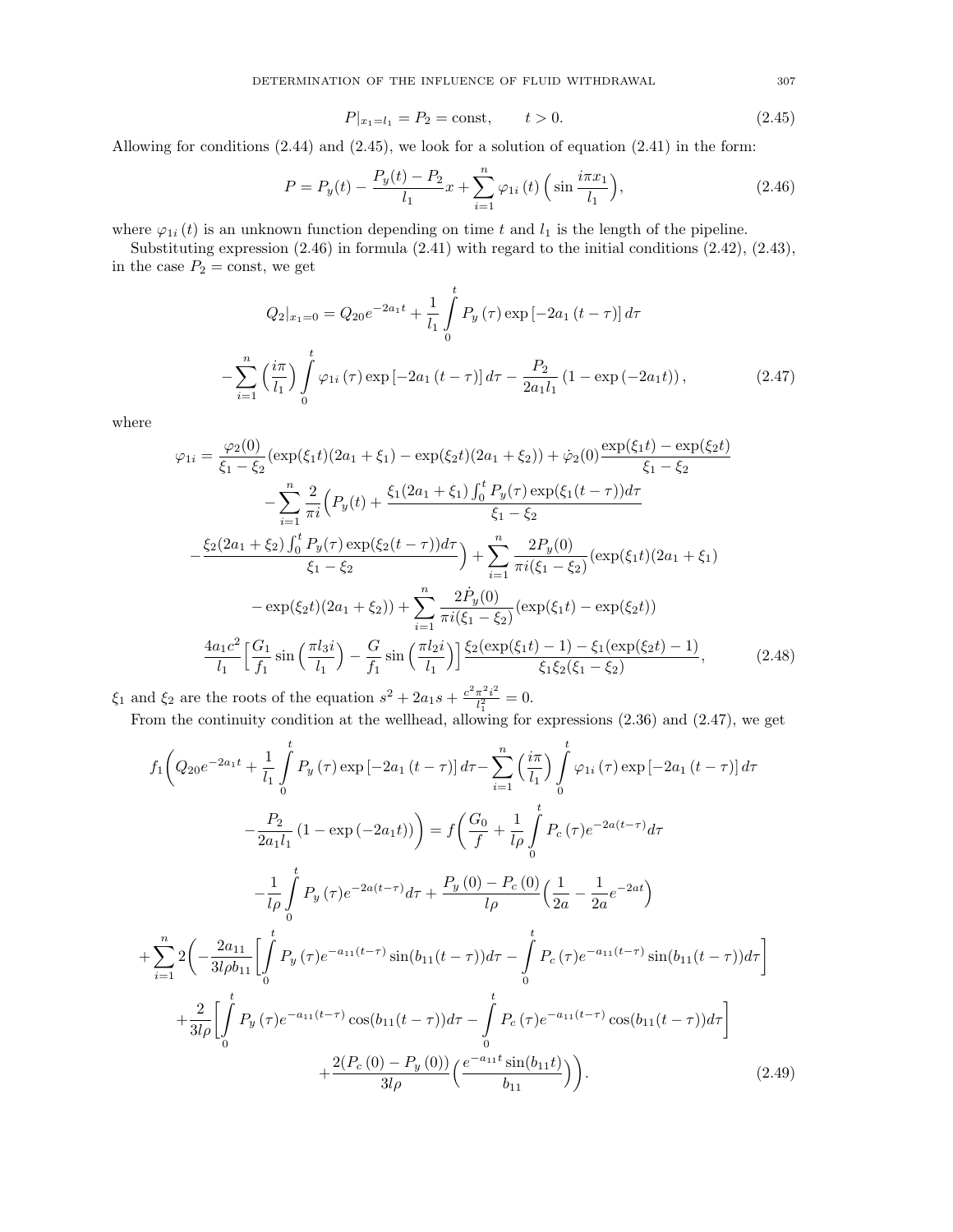Applying the Laplace transform, from the expression (2.49), we get

$$
f\left[\frac{G_0}{fs} + \frac{1}{\rho l} \frac{\overline{P}_c}{s+2a} - \frac{1}{\rho l} \frac{\overline{P}_y}{s+2a} - \frac{1}{2al} \frac{(P_y(0) - P_c(0))}{\rho(s+2a)} + \frac{1}{2al} \frac{(P_y(0) - P_c(0))}{\rho(s+2a)} - \frac{1}{2al} \frac{(P_y(0) - P_c(0))}{\rho s} + \sum_{i=1}^n 2\left(\frac{-2a_{11}}{3l\rho b_{11}} \frac{\overline{P}_y}{(s+a_{11})^2 + b_{11}^2} + \frac{2}{3l\rho} \frac{\overline{P}_y(s+a_{11})}{(s+a_{11})^2 + b_{11}^2} - \frac{2}{3l\rho} \frac{\overline{P}_c(s+a_{11})}{(s+a_{11})^2 + b_{11}^2} + \frac{2a_{11}}{3l\rho} \frac{\overline{P}_c}{(s+a_{11})^2 + b_{11}^2} + \frac{2(P_c(0) - P_c(0))}{3l\rho} - \frac{1}{(s+a_{11})^2 + b_{11}^2}\right) + \frac{2(P_c(0) - P_c(0))}{3l\rho} \frac{1}{(s+a_{11})^2 + b_{11}^2}\right)
$$
\n
$$
= f_1\left(\frac{Q_{20}}{s+2a_1} + \frac{\overline{P}_y}{l_1(s+2a_1)} - \sum_{i=1}^n \left(\frac{i\pi}{l_1}\right) \frac{\overline{\varphi}_{1i}}{(s+2a_1)} - \frac{P_2}{l_1s(s+2a_1)}\right). \tag{2.50}
$$

Applying the Laplace transform and taking into account convolution and conversion theorems, from expression (2.50), with regard to (2.40), we get the numerical values of the system parameters:

$$
c = c_1 = 1000m \cdot s^{-1}; \ \mu = 10^{-3}Pa \cdot s; \ \ h = 5m; \ k = 10^{-13}m^2; \ \rho = 860 \ \ kq \cdot m^{-3};
$$
  
\n
$$
l = 2000m; \ l_1 = 20000m; \ \ P_c(0) = 24 \cdot 10^6 Pa; \ \ P_0 = 10^6 Pa; \ \ P_y(0) = 2 \cdot 10^6 Pa; \ \ P_k(0) = 27 \cdot 10^6 Pa;
$$
  
\n
$$
P_{atm} = 10^5 Pa; \ \ R_k = 100m; \ \ \pi = 3, 14; \ \ a = 10^{-3} s^{-1}; \ \ a_1 = 10^{-3} s^{-1}; \ \ m = 0.2; \ \ d = 6 \cdot 10^{-2}m; \ \ d_1 = 20 \cdot 10^{-2}m; \ \ r_c = 7.5 \cdot 10^{-2}m; \ \ B(x_\nu) = 0.114.
$$
  
\nFor  $G_1 = 0, G \neq 0$ ,

$$
P_y = 2.43926 \cdot 10^6 + 24609.16665 \exp(-0.000205t) - 2.08532 \cdot 10^6 \exp(-0.06458t) + 2.99813 \cdot 10^6 \exp(-0.2271t) + 9.87432 \cdot 10^5 \exp(-0.8846t) - 2.14414 \cdot 10^6 \exp(-0.1065t) \cos(1.8448t) + 1.16565 \cdot 10^6 \exp(-0.1065t) \sin(1.8448t) - 13727.9 \exp(-0.001t) \cos(1.5699t) + 60799.101 \exp(-0.001t) \sin(1.5699t).
$$
 (2.51)

For  $G = 0, G_1 \neq 0,$ 

$$
P_y = 8.87766 \cdot 10^5 + 7738.2871 \exp(-0.000205t)
$$
  
+4.61163 \cdot 10^5 \exp(-0.06479t) + 2.28325 \cdot 10^5 \exp(-0.70704t)  
+41225.044 \exp(-0.15729t) \cos(1.93743t) +  
+3.74652 \cdot 10^5 \exp(-0.15729t) \sin(1.93743t)  
+4.53997 \cdot 10^5 \exp(-0.00322t) \cos(0.11441t)  
+1.51945 \cdot 10^6 \exp(-0.00322t) \sin(0.11441t). (2.52)

Now, from expression (2.40), with regard to formulas (2.51), (2.52) and the above numerical values of the parameters, we get an expression to determine the change of pressure  $P_c(t)$  depending on the time t at the bottom hole.

When  $G_1 = 0, G \neq 0$ ,  $P_c = 2.40329 \cdot 10^7 + 5.96764 \cdot 10^9 \exp(-0.000205 t)$  $+2.22954 \cdot 10^6 \exp(-0.06458 t) - 3.85275 \cdot 10^6 \exp(-0.2271 t)$  $-5.96761 \cdot 10^9 \exp(-0.000205 t) - 6.93203 \cdot 10^6 \exp(-0.8846 t)$ +40387.8203 exp(−0.1065 t) cos(1.8448 t)  $-1.22229 \cdot 10^6 \exp(-0.1065 t) \sin(1.8448 t) + 32133.57 \exp(-0.001 t) \cos(1.5699 t)$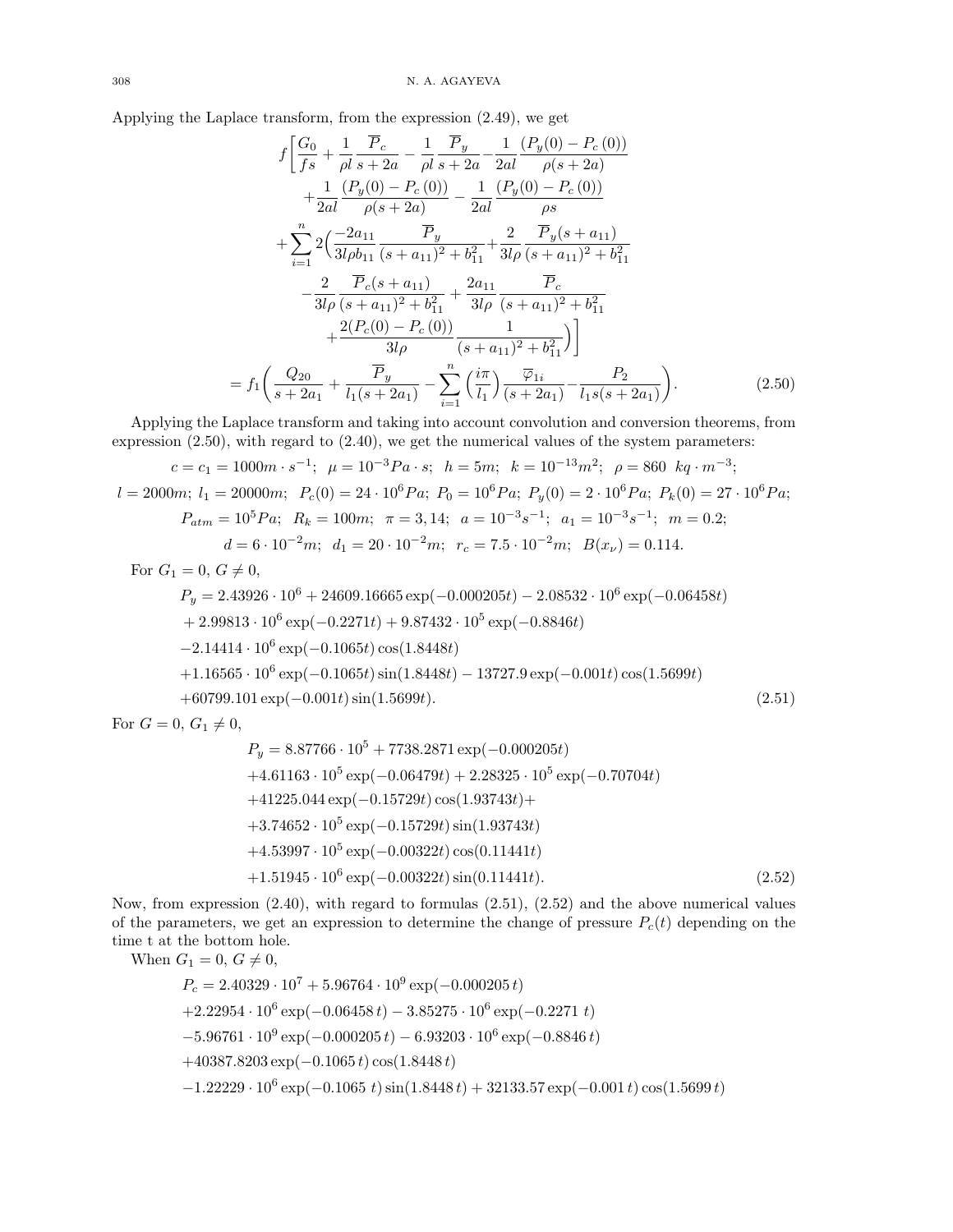$-12056.345 \exp(-0.001 t) \sin(1.5699 t) + 1.01194 \cdot 10^7 \exp(-1.0319 t).$  (2.53) When  $G = 0, G_1 \neq 0$ ,

$$
P_c = 2.28836 \cdot 10^7 + 4.67149 \cdot 10^5 \exp(-0.006479 t)
$$
  
+5.99364 \cdot 10^6 \exp(-0.70704 t) - 22957.82302 \exp(-0.00020507 t)  
-5.41526 \cdot 10^6 \exp(-0.68715 t) + 39515.63194 \exp(-0.00020516 t)  
+1.56454 \cdot 10^6 \exp(-0.00323 t) \sin(0.114408 t)  
+1.95962 \cdot 10^5 \exp(-0.00323 t) \cos(0.114408 t)  
-1.20315 \cdot 10^5 \exp(-0.15729 t) \cos(1.93743 t)  
+47574.81815 \exp(-0.15729 t) \cos(1.93743 t). (2.54)

Numerical calculations were carried out by formulas  $(2.51)$ ,  $(2.52)$  and  $(2.53)$ ,  $(2.54)$ .

The results of numerical calculations were represented in Figures 2, 3, 4 and 5. As can be seen from Figure 2, when connected to the trunk pipeline, at the initial stage of the wellhead pressure pulsates with large amplitude, and then after certain time it damps and stabilizes. The same picture is observed for pressure at the bottom hole with the difference that pressure stabilizes more rapidly. These changes are reflected on the well production rate.

The results of calculation on determining the wellhead  $P_y(t)$  and bottom hole pressure  $P_c(t)$  in the case of fluid withdrawal from the trunk pipe are represented in Figures 4 and 5. As can be seen in Figures 4 and 5, when withdrawing fluid from the transport line, wellhead and bottom hole pressure also pulsate around the stationary state with damping amplitude. First, they become greater than stationary pressure, then after certain time, they damp and stabilize. This takes out the wells from the stationary state and negatively affects its productivity.

## 3. Conclusion

A hydrodynamic model of the process of non-stationary motion of fluid in a reservoir-pipeline system under connections and withdrawal of fluid from the acting transport line was structured. The reservoir per unit time were obtained. Numerical calculations were carried out for practical values of the system parameters. Analytical expressions to determine the dynamics of pressures at the wellhead and the bottom hole and also the fluid flow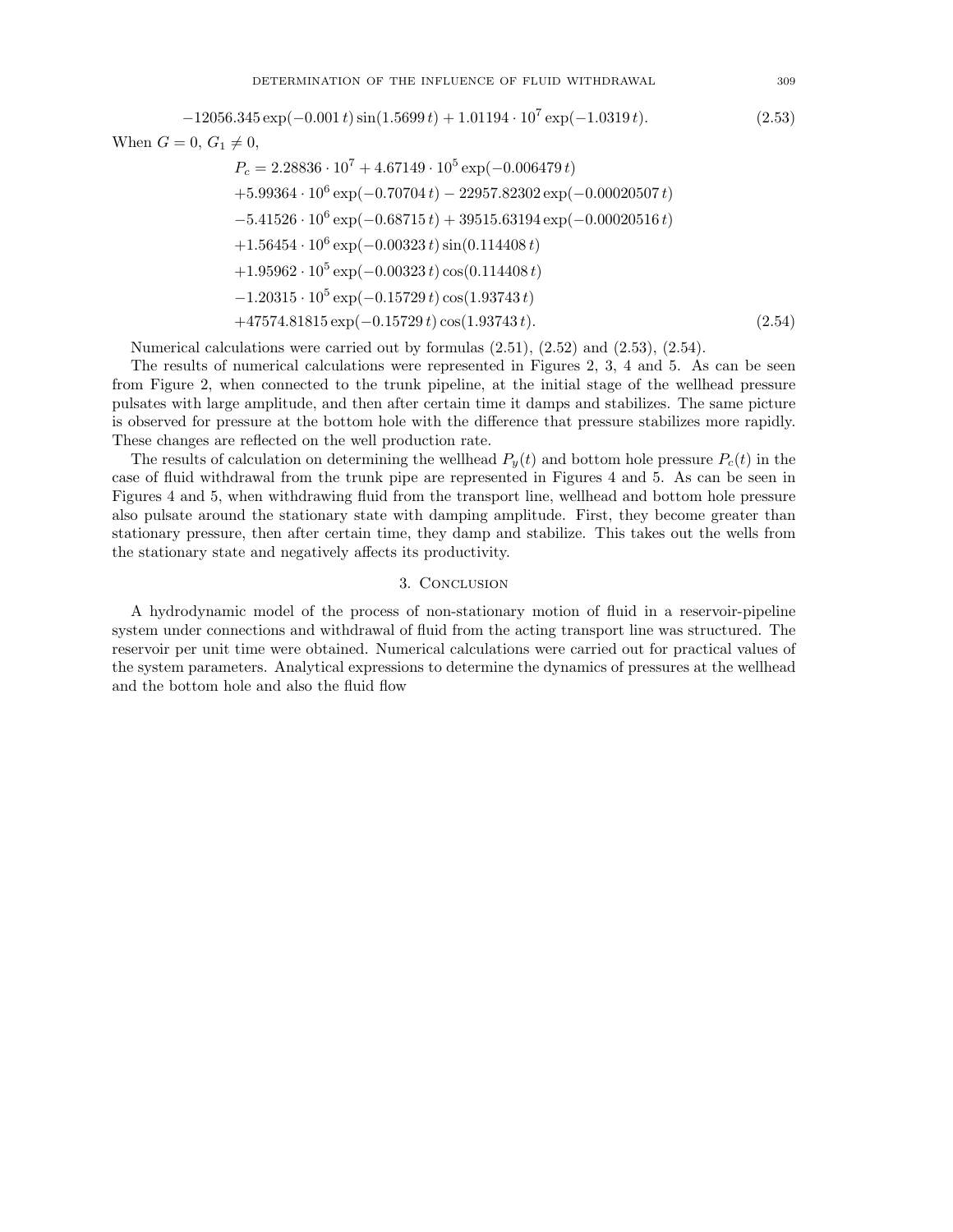



# Denotation

P is pressure at any point of the reservoir,  $Pa$ ;  $P_k$  is pressure on reservoir's contour,  $Pa$ ;  $P_c$  is pressure at the bottom hole,  $Pa$ ;  $\varphi_i, \varphi_i$  are unknown time-dependent functions; f is the area of the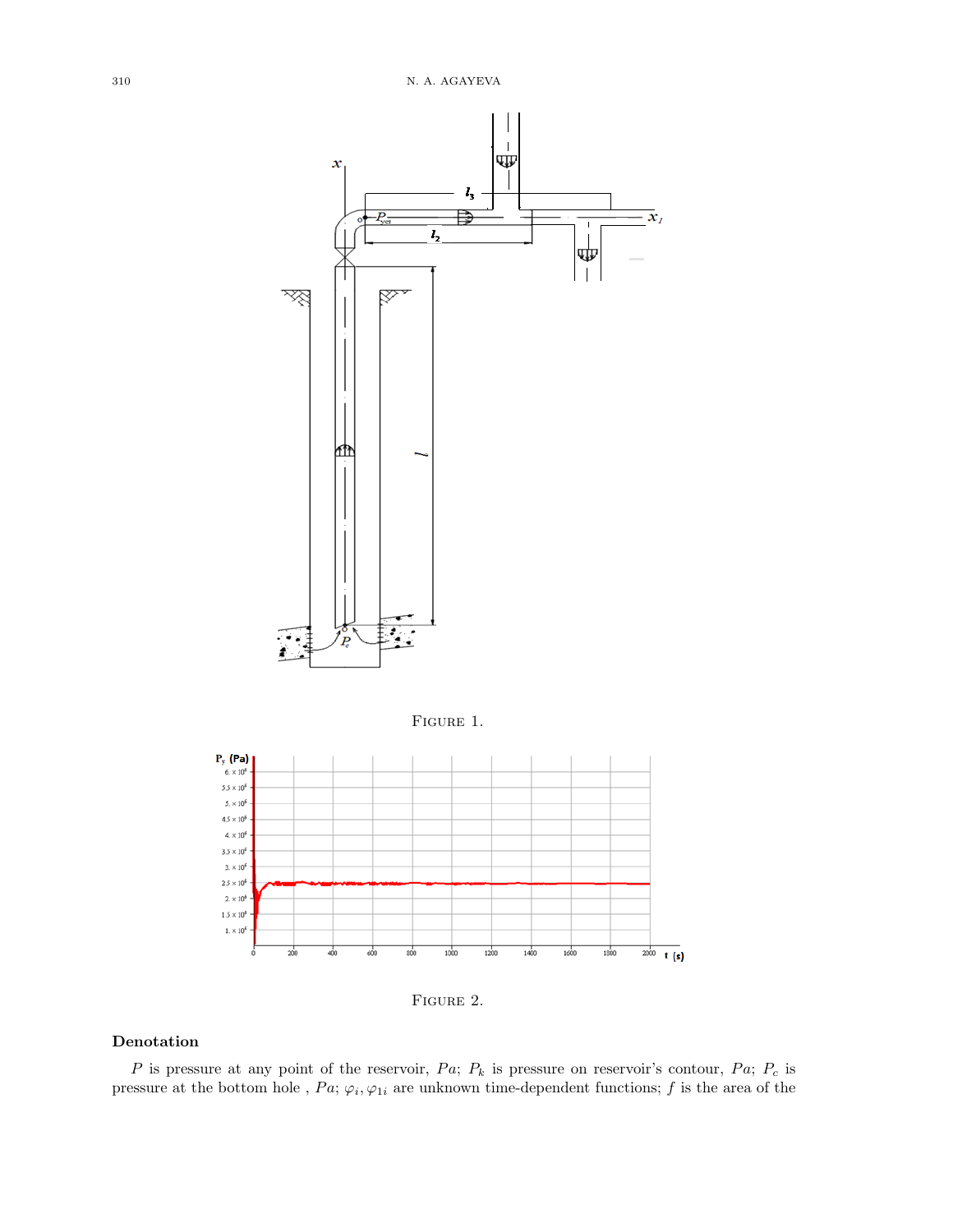









FIGURE 5.

cross-section of the lifting column,  $m^2$ ;  $f_1$  is the area of the cross-section of the transport pipeline,  $m^2$ ; h is reservoir's power, m; a, a<sub>1</sub> is drag coefficient,  $s^{-1}$ ;  $P_0$  is initial pressure in the well,  $Pa$ ;  $P_{c_1}$ is the final value of the pressure at the bottom hole after its change  $P_c(0)$ ,  $Pa$ ,  $\frac{r}{R_k}$  is non-dimensional